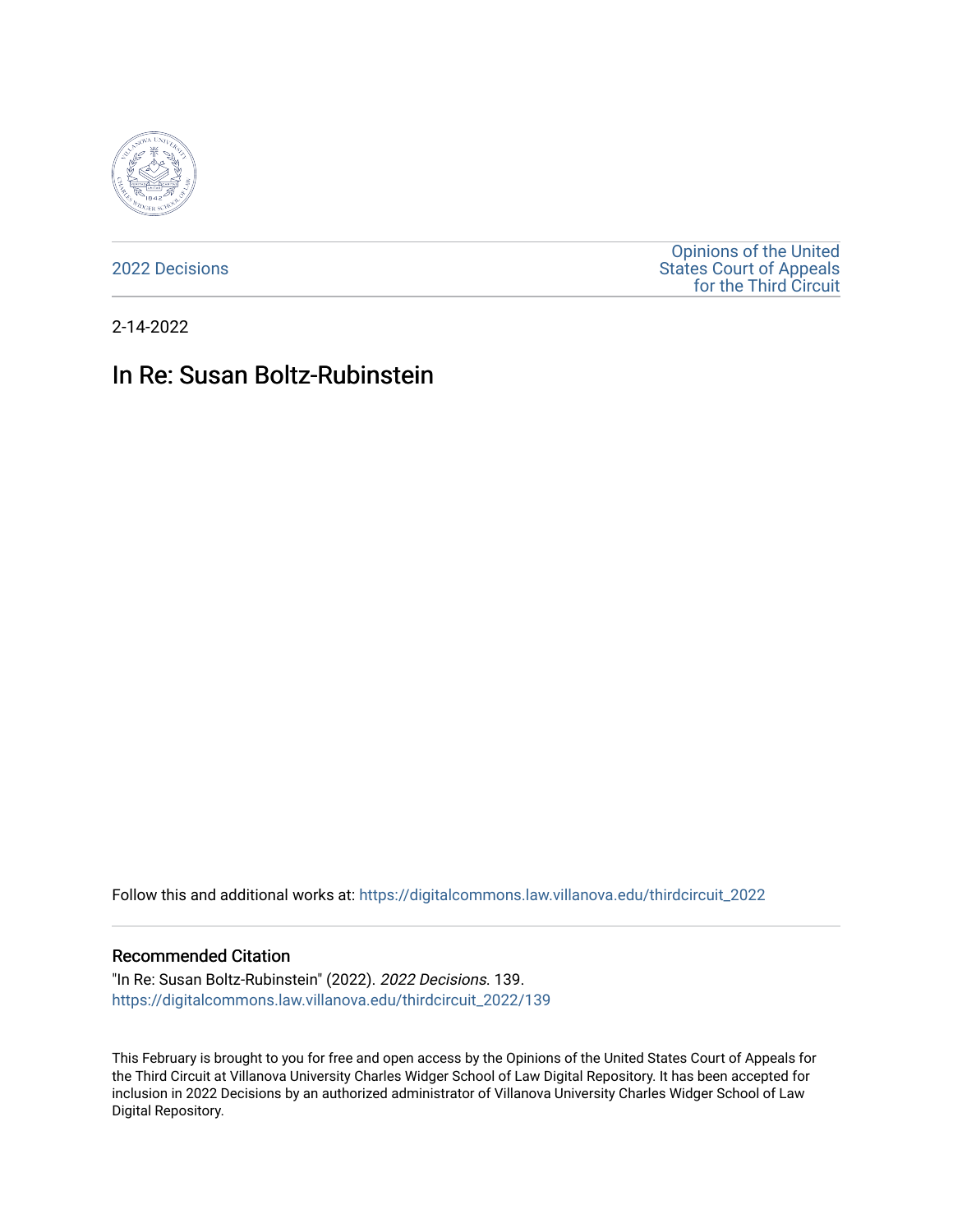#### **NOT PRECEDENTIAL**

## UNITED STATES COURT OF APPEALS FOR THE THIRD CIRCUIT

\_\_\_\_\_\_\_\_\_\_\_\_\_\_\_

No. 21-1232 \_\_\_\_\_\_\_\_\_\_\_\_\_\_\_

## In re: SUSAN M. BOLTZ-RUBINSTEIN, Debtor SUSAN M. BOLTZ-RUBINSTEIN, Appellant

v.

BANK OF AMERICA, N.A.; NATIONAL RESIDENTIAL ASSETS CORP., as servicer

\_\_\_\_\_\_\_\_\_\_\_\_\_\_\_

On Appeal from the United States District Court for the Eastern District of Pennsylvania (D.C. No. 2:19-cv-04628) District Judge: Honorable Eduardo C. Robreno

Submitted Under Third Circuit L.A.R. 34.1(a) on January 13, 2022.

\_\_\_\_\_\_\_\_\_\_\_\_\_\_\_

Before: AMBRO, BIBAS, and ROTH, *Circuit Judges*

(Filed: February 14, 2022) \_\_\_\_\_\_\_\_\_\_\_\_\_\_\_

## **OPINION\*** \_\_\_\_\_\_\_\_\_\_\_\_\_\_\_

<sup>\*</sup> This disposition is not an opinion of the full Court and, under I.O.P. 5.7, is not binding precedent.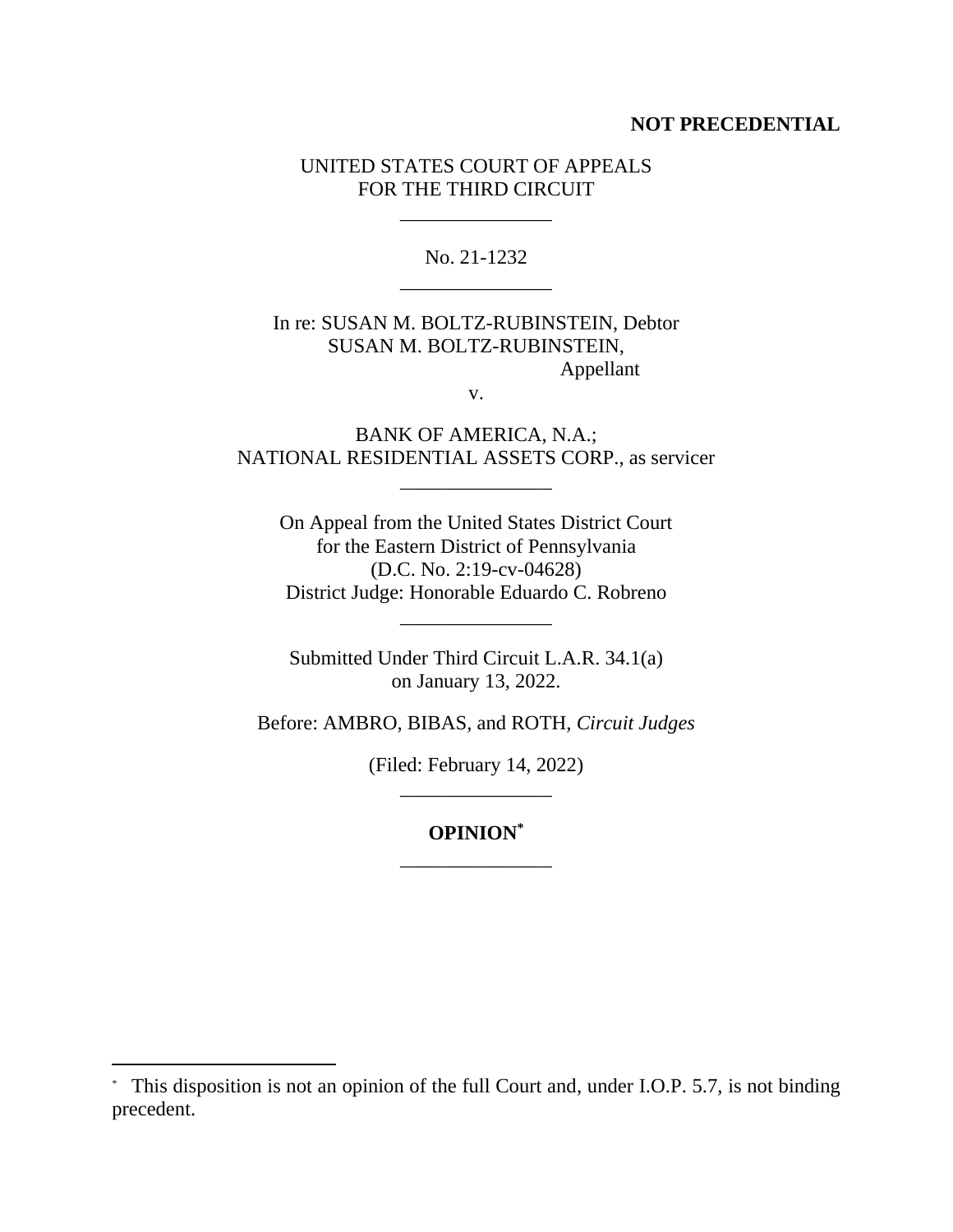#### BIBAS, *Circuit Judge*.

Bankruptcy automatically stays debt collection, giving bankruptcy judges time to work out repayment plans. But they can make exceptions to the stay, letting particular creditors try to recover their debt while proceedings are pending.

A bankruptcy judge did that here. The bankruptcy filing triggered the automatic stay, but the judge exempted a creditor. After that, the creditor's agent resumed trying to collect a debt. Now the debtor claims that the supposed agent was not in fact an agent of the creditor and thus not exempt from the stay. But she is wrong: the evidence shows that it was an agent, so the creditor was free to use it. Besides, any violation of the stay caused no harm. So we will affirm.

#### **I. BACKGROUND**

Susan Boltz-Rubinstein got a home mortgage from Bank of America. But after falling behind on her payments, she filed for a Chapter 13 consumer bankruptcy. Her filing triggered the automatic stay, stopping creditors from collecting her debts. 11 U.S.C. §362. Yet the Bank kept mailing her about the delinquent loan. She sued the Bank, claiming that these letters violated the automatic stay. *Id.* §362(k).

But the Bank has a good excuse. It could keep trying to collect the debt, it argues, because it was exempt from the stay. To understand that argument, we must look at the nuts and bolts of its mortgage business.

#### **A. Bank of America's mortgage business**

To get cash up front from its mortgages, the Bank had signed a forward-flow agreement with Bank of New York Mellon. Under that deal, Bank of America would extend and

2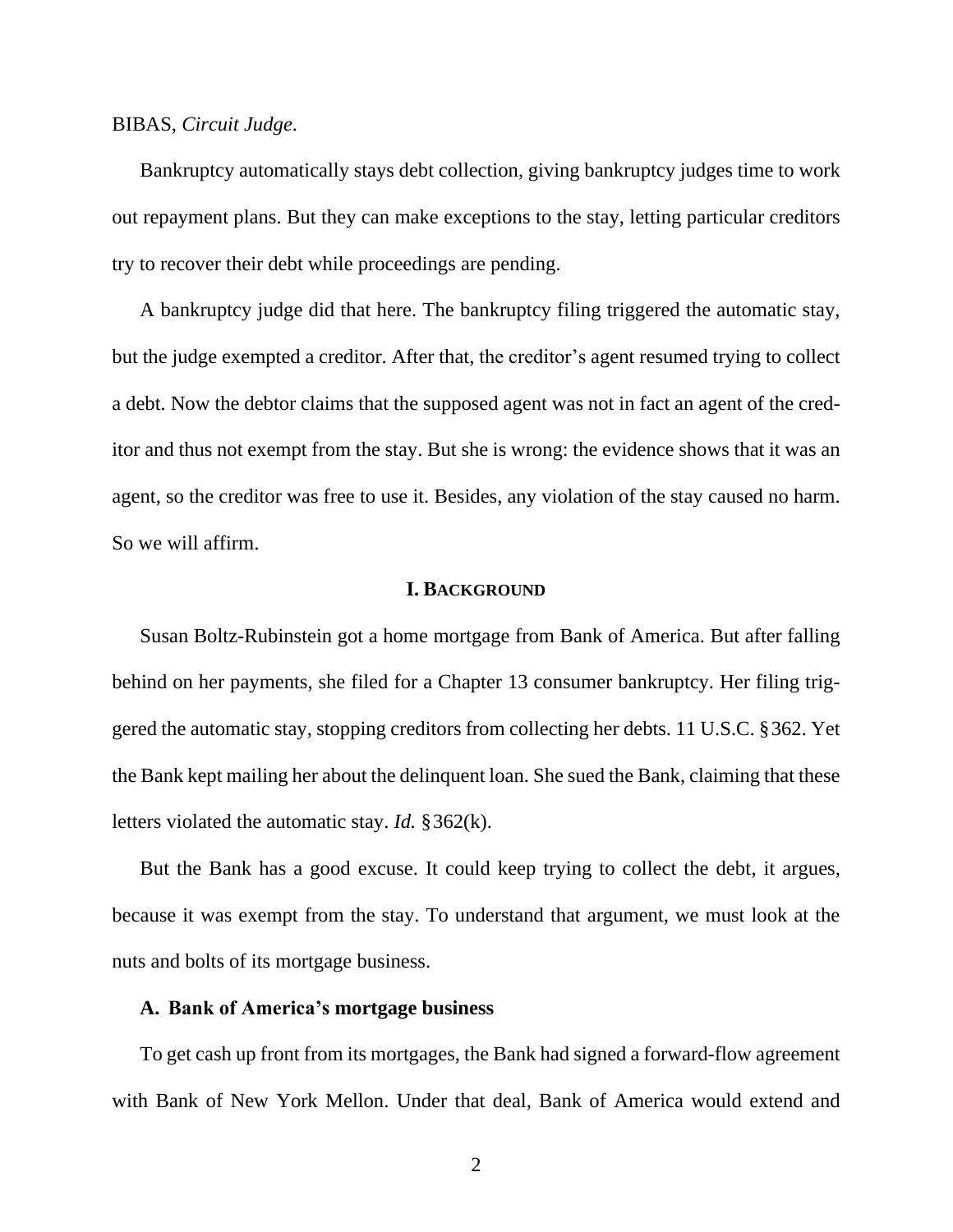service mortgage loans, contacting borrowers and collecting payments. For its part, Mellon paid the Bank an upfront fee in return for an income stream from the mortgage payments.

If borrowers defaulted on their mortgages, the Bank would handle foreclosure. Then, right before starting a foreclosure, it would assign a defaulting mortgage to Mellon's subsidiary, the National Residential Assets Corporation. That let Mellon recoup its investment: as soon as the foreclosure was done, Mellon (through National) would take title to the foreclosed property.

But when foreclosure proceedings dragged on, mortgages would stay on National's books longer than expected. That happened to Boltz-Rubinstein. When she declared bankruptcy, National took title to her mortgage. To recover the property, National moved for and got an exemption from the automatic bankruptcy stay.

That brings us up to speed. After the bankruptcy judge granted relief from the stay, the Bank sent the disputed letters to Boltz-Rubinstein. She sued, and the Bank claimed that it was exempt from the stay.

#### **B. Bank of America's effort to foreclose on Boltz-Rubinstein's home**

Now the heart of the dispute: Everyone agrees that National had an exemption from the stay. But they disagree about whether the Bank did too.

The bankruptcy judge ruled for the Bank, finding that it was also exempt as National's loan-servicing agent. Even if it were not, the judge reasoned, the letters did not cause Boltz-Rubinstein any harm. The District Court affirmed, agreeing that the Bank was exempt as National's agent.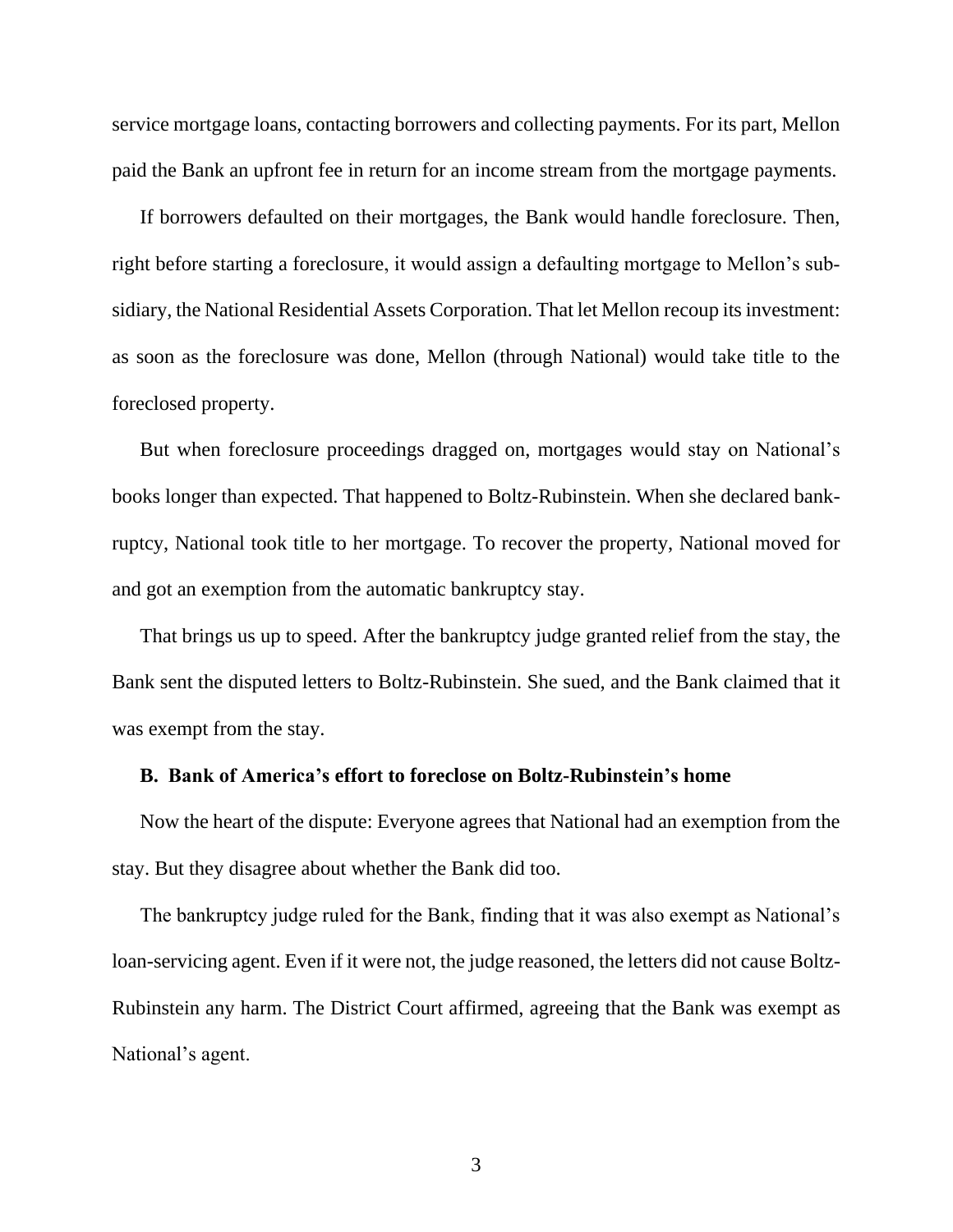The bankruptcy court had jurisdiction under 28 U.S.C. §157(b)(1), the District Court reviewed under §158(a), and we review under §§158(d) & 1291. We examine the bankruptcy court's factual findings for clear error. *In re Cohn*, 54 F.3d 1108, 1113 (3d Cir. 1995). And we review both its conclusions of law and the District Court's order de novo. *Id.*

## **II. THE BANK WAS EXEMPT FROM THE AUTOMATIC STAY**

If the Bank was National's agent, it was exempt from the stay. The District Court held that it was because the Bank serviced loans for National. Boltz-Rubinstein attacks that holding three ways, but each shot misses.

#### **A. The bankruptcy judge's agency analysis was sound**

Boltz-Rubinstein charges the bankruptcy judge with both misstating the agency-law rule and lacking enough evidence to apply it. But the judge got both points right.

*1. The judge applied the right rule.* Boltz-Rubinstein says the judge overlooked the "touchstone" of agency: the principal's right to control the agent. Appellant's Br. 31–32; Restatement (Second) of Agency §14 (1958). Not so. The judge asked whether the Bank was "subject to the principal's control." App. 44. So he analyzed whether National "permitted and expected" the Bank to service its mortgages. App. 45–47.

Boltz-Rubinstein says that is the wrong question. National is a holding company without staff that "doesn't really do anything," so it could never control the Bank. Appellant's Br. 36 (quoting App. 465). Yet what matters is not exercising control but the *right* to control. Restatement (Third) of Agency §1.01 cmt. c (2006). And that was the bankruptcy judge's focus here. Besides, holding companies are often principals and routinely depend on their agents for day-to-day operations. *See* Appellees' Br. 32.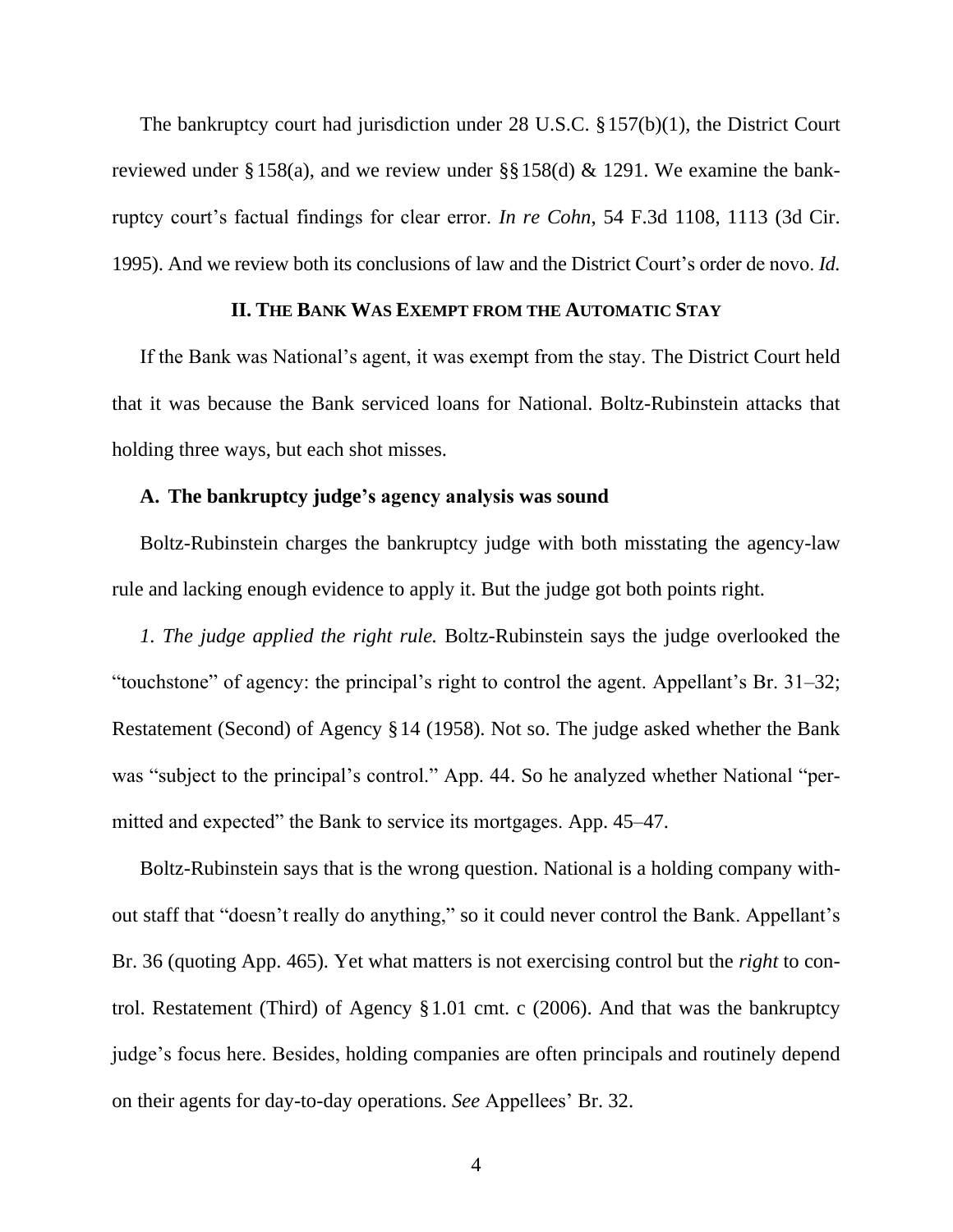*2. The evidence supported finding agency.* Boltz-Rubinstein also questions the factual support for the judge's agency finding. But he relied on enough evidence, though it was complex.

To find agency, courts may reasonably rely on "a definite course of dealing" and other "attending circumstances." *Yezbak v. Croce*, 88 A.2d 80, 82 (Pa. 1952) (internal quotation marks omitted). That is what the bankruptcy judge did. He found that National's thenpresident, Ann Golio, testified "knowledgeabl[y] and credibl[y]" that the Bank was National's agent. App. 35. We defer to that credibility finding unless it was irrational. *In re Graves*, 33 F.3d 242, 246, 251 (3d Cir. 1994); *Interfaith Cmty. Org. v. Honeywell Int'l, Inc.*, 399 F.3d 248, 254 (3d Cir. 2005). Because it was not, we defer.

True, Golio's testimony was "somewhat contradictory." App. 35–36. But that was only because National's relationship with the Bank worked differently in practice from how it was designed. By design, the Bank would assign delinquent mortgages to National so National could gain title after a speedy foreclosure. The Bank's obligation to service mortgages was supposed to end then. But in practice, if foreclosure was delayed and the mortgages stayed on National's books, the Bank would keep servicing them for National *as its agent*.

Though unconventional, this practice was a "definite course of dealing, undertaken by the [Bank] and accepted by [National]." *Yezbak*, 88 A.2d at 82. As Golio testified, National and the Bank did business this way at least fifty times, and National never once objected. Indeed, in other court proceedings, National presented the Bank as its loan servicer. Golio's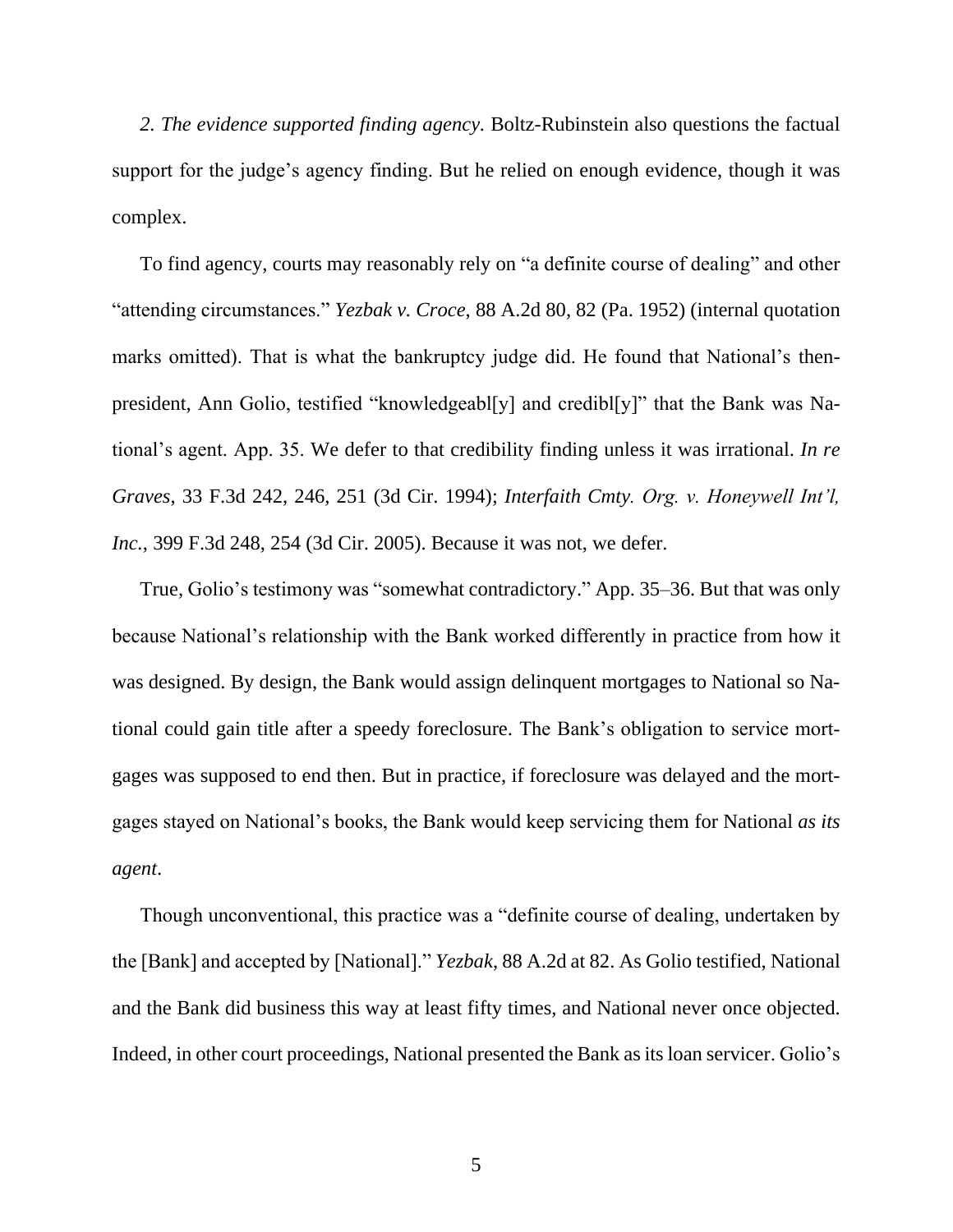uncontradicted testimony sufficiently supports the bankruptcy judge's finding of an agency relationship.

## **B. The District Court found no new facts, and any error would be harmless**

Boltz-Rubinstein also argues that the District Court mischaracterized the record, injecting its own factual findings. As she points out, if the District Court had to mischaracterize the record in order to affirm, we should be concerned. *Universal Minerals Inc. v. C.A. Hughes & Co.*, 669 F.2d 98, 102 (3d Cir. 1981). But the District Court *did not* mischaracterize the record. And even if it had, it affirmed the bankruptcy court's supportable factual findings.

Boltz-Rubinstein points to two supposed mischaracterizations. First, the District Court said, "[National] recorded the assigned mortgage from [the Bank] on January 10, 2011." App. 15 n.6. She says this gets the details wrong. But the parties stipulated to those details, and the record includes that mortgage assignment.

Second, before that assignment, the Bank retained the mortgage. The court characterized this retention as "intended to be in a custodial capacity only." App. 19 n.9. Boltz-Rubinstein counters that only the "records and documents" of the mortgage would be kept custodially. Appellant's Br. 27 (quoting App. 113) (emphasis omitted). But that is no contradiction. Mellon beneficially owned the mortgage, receiving the stream of mortgage payments, while the Bank held title to the mortgage *instrument* and acted as loan servicer. And Golio testified to this effect.

Even if the District Court had misstated anything, that error would have been harmless. The court did not substitute its views for those of the factfinder but affirmed the bankruptcy